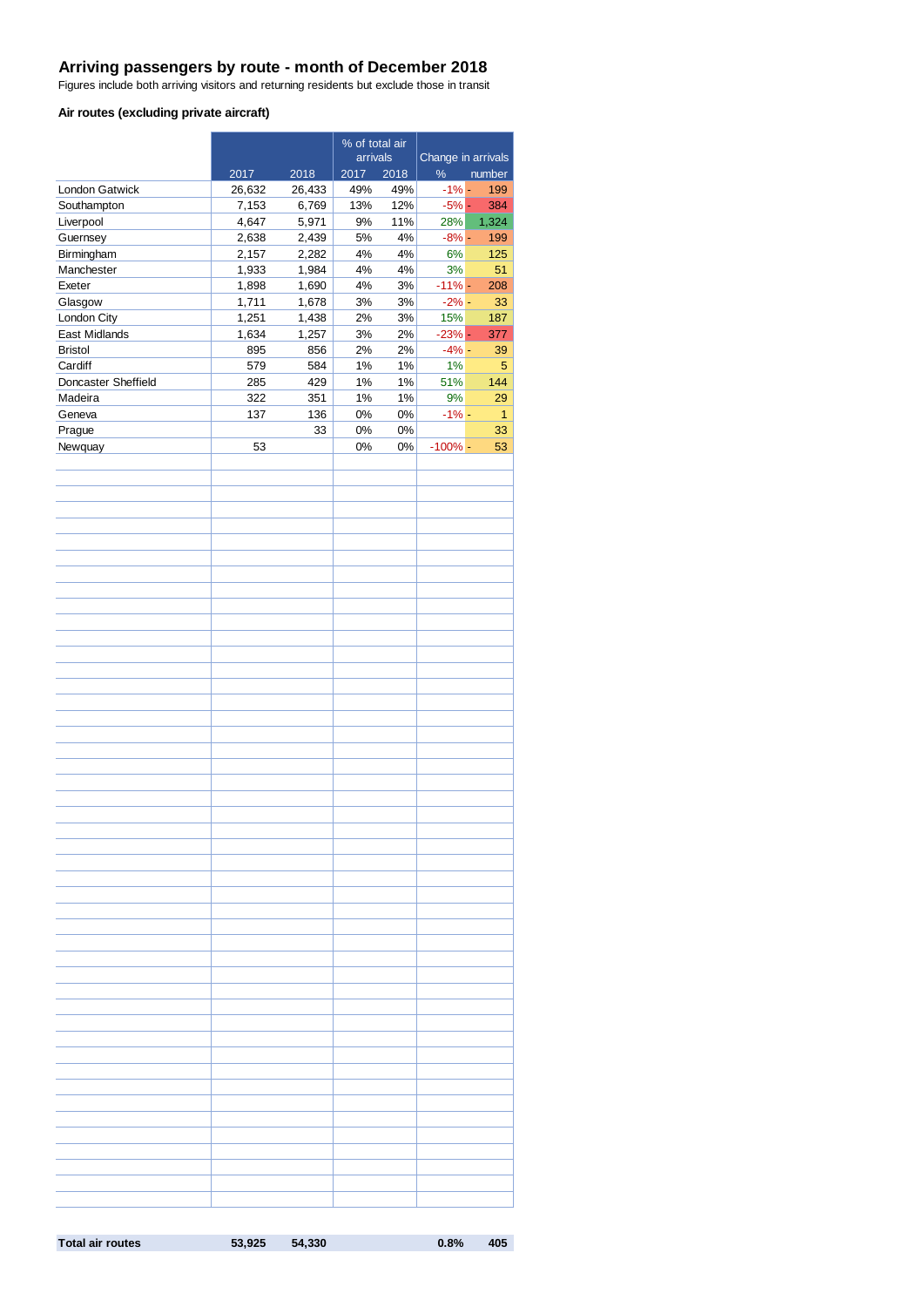## **Arriving passengers by route - month of December 2018**

Figures include both arriving visitors and returning residents but exclude those in transit

## **Sea routes**

|                         |       |       | % of total sea<br>arrivals |      | Change in arrivals |        |
|-------------------------|-------|-------|----------------------------|------|--------------------|--------|
|                         | 2017  | 2018  | 2017                       | 2018 | $\%$               | number |
| St Malo                 | 5,063 | 6,286 | 54%                        | 66%  | 24%                | 1,223  |
| Poole                   | 962   | 1,143 | 10%                        | 12%  | 19%                | 181    |
| Portsmouth              | 1,259 | 805   | 14%                        | 8%   | $-36\%$ -          | 454    |
| Granville               | 1,167 | 745   | 13%                        | 8%   | $-36\%$ -          | 422    |
| Guernsey                | 842   | 413   | 9%                         | 4%   | $-51%$             | 429    |
| Visiting Yachtsmen      | 30    | 84    | $0\%$                      | 1%   | 180%               | 54     |
|                         |       |       |                            |      |                    |        |
|                         |       |       |                            |      |                    |        |
|                         |       |       |                            |      |                    |        |
|                         |       |       |                            |      |                    |        |
|                         |       |       |                            |      |                    |        |
| <b>Total sea routes</b> | 9,323 | 9,476 |                            |      | 1.6%               | 153    |

## **Air and Sea combined**

|                              |        |        | share of<br>arrivals by air   Change in arrivals |      |      |        |
|------------------------------|--------|--------|--------------------------------------------------|------|------|--------|
|                              | 2017   | 2018   | 2017                                             | 2018 | $\%$ | number |
| Total arrivals (air and sea) | 63.248 | 63,806 | 85%                                              | 85%  | 0.9% | 558    |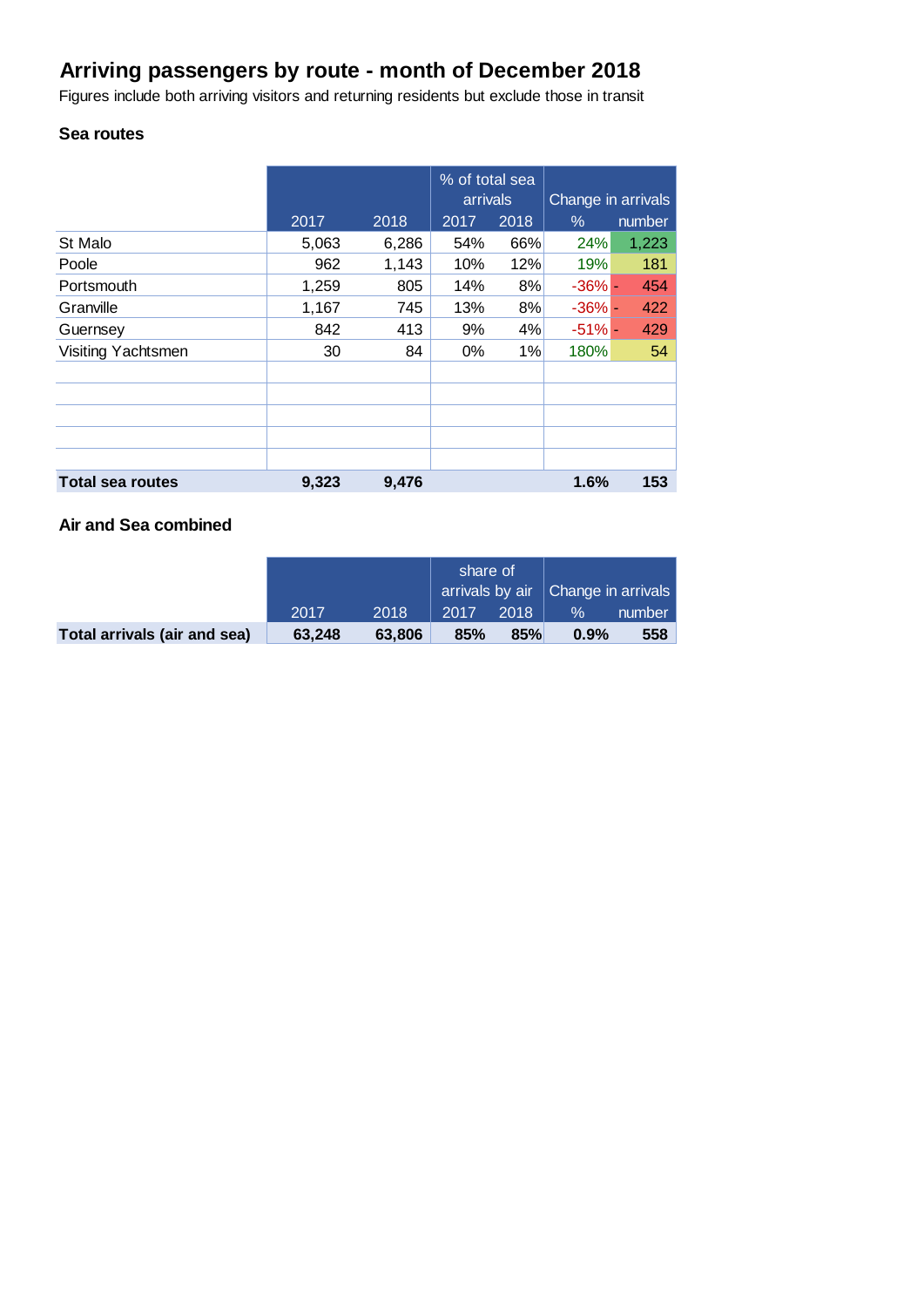#### **Arriving passengers by route - Year-to-date 2018**

Figures include both arriving visitors and returning residents but exclude those in transit

#### **Air routes (excluding private aircraft)**

|                               |                  |                  | % of total air           |          | Change in<br>arrivals   |              |
|-------------------------------|------------------|------------------|--------------------------|----------|-------------------------|--------------|
|                               | 2017             | 2018             | arrivals<br>2017<br>2018 |          | %                       | number       |
| <b>London Gatwick</b>         | 328,382          | 331,781          | 41%                      | 40%      | 1%                      | 3,399        |
| Southampton                   | 84,197           | 85,121           | 10%                      | 10%      | 1%                      | 924          |
| Liverpool                     | 64,024           | 68,091           | 8%                       | 8%       | 6%                      | 4,067        |
| Guernsey                      | 44,236           | 43,363           | 5%                       | 5%       | $-2\%$ -                | 873          |
| Birmingham                    | 36,000           | 37,973           | 4%                       | 5%       | 5%                      | 1,973        |
| Glasgow                       | 27,417           | 27,070           | 3%                       | 3%       | $-1% -$                 | 347          |
| London Luton                  | 23,762           | 25,004           | 3%                       | 3%       | 5%                      | 1.242        |
| Manchester                    | 22,536<br>23,866 | 23,626           | 3%                       | 3%       | 5%<br>$-6\% -$          | 1,090        |
| Exeter<br>East Midlands       | 18,010           | 22,483<br>18,240 | 3%<br>2%                 | 3%<br>2% | 1%                      | 1,383<br>230 |
| London City                   | 18,160           | 18,186           | 2%                       | 2%       | 0%                      | 26           |
| Doncaster Sheffield           | 15,263           | 15,487           | 2%                       | 2%       | 1%                      | 224          |
| <b>London Southend</b>        | 12,988           | 15,102           | 2%                       | 2%       | 16%                     | 2,114        |
| Newcastle                     | 11,789           | 13,303           | 1%                       | 2%       | 13%                     | 1,514        |
| <b>Bristol</b>                | 13,611           | 13,200           | 2%                       | 2%       | $-3%$ -                 | 411          |
| <b>Belfast International</b>  | 10,126           | 10,580           | 1%                       | 1%       | 4%                      | 454          |
| Cardiff                       | 8,106            | 9,922            | 1%                       | 1%       | 22%                     | 1,816        |
| Edinburgh                     | 2,668            | 9,829            | 0%                       | 1%       | 268%                    | 7,161        |
| Dublin                        | 6,905            | 7,496            | 1%                       | 1%       | 9%                      | 591          |
| Leeds Bradford<br>Madeira     | 6,747<br>5,481   | 6,924<br>5,011   | 1%<br>1%                 | 1%<br>1% | 3%<br>$-9% -$           | 177<br>470   |
| Dusseldorf                    | 4,061            | 4,402            | 1%                       | 1%       | 8%                      | 341          |
| Norwich                       | 3,209            | 3,079            | 0%                       | 0%       | $-4% -$                 | 130          |
| Munich                        | 1,611            | 2,221            | 0%                       | 0%       | 38%                     | 610          |
| Palma                         | 2,167            | 2,023            | 0%                       | 0%       | $-7% -$                 | 144          |
| Tenerife                      | 1,377            | 1,291            | 0%                       | 0%       | $-6\%$ -                | 86           |
| Aberdeen                      | 1,372            | 1,272            | 0%                       | 0%       | $-7% -$                 | 100          |
| Durham Tees Valley            | 1,235            | 1,264            | 0%                       | 0%       | 2%                      | 29           |
| Humberside                    | 1,052            | 1,113            | 0%                       | 0%       | 6%                      | 61           |
| Geneva                        | 1,082            | 1,073            | 0%                       | 0%       | $-1% -$                 | 9            |
| Inverness                     | 905              | 884<br>820       | 0%<br>0%                 | 0%<br>0% | $-2% -$                 | 21<br>820    |
| <b>Berlin Tegel</b><br>Zurich | 515              | 781              | 0%                       | 0%       | 52%                     | 266          |
| Berne                         | 851              | 612              | 0%                       | 0%       | $-28% -$                | 239          |
| Malaga                        | 442              | 581              | 0%                       | 0%       | 31%                     | 139          |
| Hamburg                       |                  | 386              | 0%                       | 0%       |                         | 386          |
| Rotterdam                     | 378              | 366              | 0%                       | 0%       | $-3% -$                 | 12           |
| Vienna                        | 530              | 348              | 0%                       | 0%       | $-34% -$                | 182          |
| Faro                          | 344              | 275              | 0%                       | 0%       | $-20%$ -                | 69           |
| Luxembourg                    | 70               | 202              | 0%                       | 0%       | 189%                    | 132          |
| Stuttgart                     |                  | 190              | 0%                       | 0%       |                         | 190          |
| Barcelona                     | 78               | 166              | 0%                       | 0%       | 113%                    | 88           |
| Kassel                        | 84               | 160              | 0%                       | 0%       | 90%                     | 76           |
| Erfurt<br>Hanover             |                  | 156<br>144       | 0%<br>0%                 | 0%<br>0% |                         | 156<br>144   |
| Grenoble                      |                  | 133              | 0%                       | 0%       |                         | 133          |
| Salzburg                      |                  | 130              | 0%                       | 0%       |                         | 130          |
| <b>Basle</b>                  |                  | 107              | 0%                       | 0%       |                         | 107          |
| Sønderborg                    |                  | 100              | 0%                       | 0%       |                         | 100          |
| Madrid                        | 4                | 88               | 0%                       |          | 0% 2100%                | 84           |
| Biggin Hill                   |                  | 41               | 0%                       | 0%       |                         | 41           |
| Prague                        |                  | 33               | 0%                       | 0%       |                         | 33           |
| Alderney                      | 121              | 15               | 0%                       | 0%       | $-88%$ -                | 106          |
| <b>Bremen</b>                 | 145              | -                | 0%                       |          | $0\%$ -100% -           | 145          |
| Friedrichshafen               | 210<br>148       |                  | 0%<br>0%                 | $0\%$    | $-100%$ -               | 210          |
| Bournemouth<br>Cork           | 136              |                  | 0%                       | 0%<br>0% | $-100\%$ -<br>$-100%$ - | 148<br>136   |
| Dresden                       | 144              |                  | 0%                       | 0%       | $-100% -$               | 144          |
| Frankfurt Main                | 147              |                  | 0%                       | 0%       | $-100%$ -               | 147          |
| Newquay                       | 172              |                  | 0%                       | 0%       | $-100%$ -               | 172          |
| Porto                         | 138              |                  | 0%                       | 0%       | $-100% -$               | 138          |
| Porto Santo                   | 14               |                  | 0%                       | $0\%$    | $-100%$ -               | 14           |
| Rennes                        | 11               |                  | 0%                       | $0\%$    | $-100\%$ -              | 11           |
| Villafranca                   | 131              |                  | 0%                       |          | $0\%$ -100% -           | 131          |
| Visby                         | 330              |                  | 0%                       | $0\%$    | $-100\%$ -              | 330          |
| <b>Total air routes</b>       | 807,158          | 832,248          |                          |          | 3.1%                    | 25,090       |